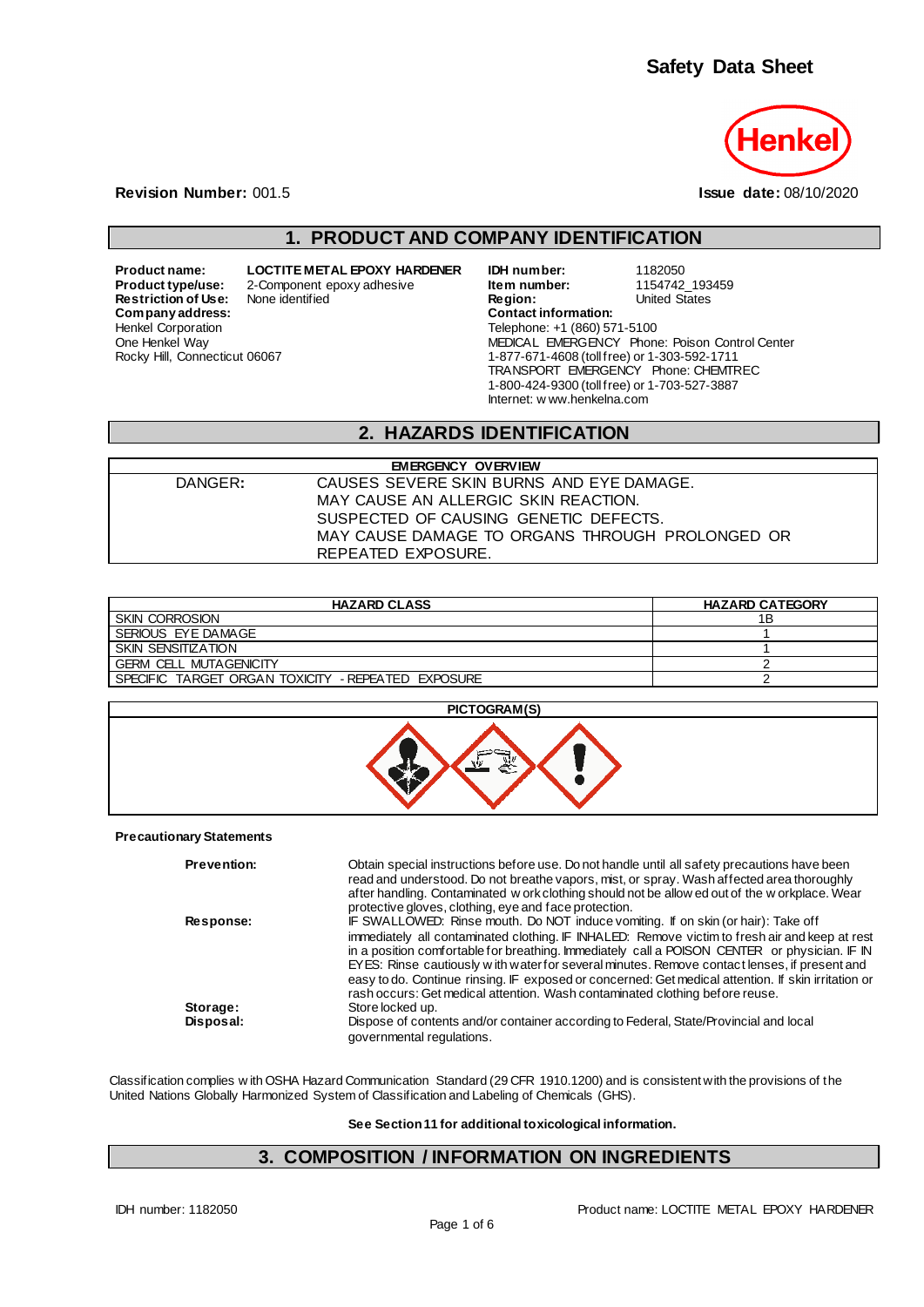| Hazardous Component(s)        | <b>CAS Number</b> | Percentage* |  |
|-------------------------------|-------------------|-------------|--|
| Limestone                     | 1317-65-3         | $40 - 50$   |  |
| Polymercaptan hardener        | Proprietary       | $30 - 40$   |  |
| Calcium carbonate             | 471-34-1          | $5 - 10$    |  |
| m-Phenylenebis (methylamine)  | 1477-55-0         | $5 - 10$    |  |
| Substituted aminophenol       | Proprietary       | $1 - 5$     |  |
| Phenol                        | 108-95-2          | $1 - 5$     |  |
| Substituted aminophenol       | Proprietary       | $0.1 - 1$   |  |
| Quartz (SiO2), <1% respirable | 14808-60-7        | $0.1 - 1$   |  |
| Fatty acids, C16-18           | 67701-03-5        | $0.1 - 1$   |  |

\* Exact percentages may vary or are trade secret. Concentration range is provided to assist users in providing appropriate pr otections.

|                      | <b>4. FIRST AID MEASURES</b>                                                                                                                                                                                                       |  |
|----------------------|------------------------------------------------------------------------------------------------------------------------------------------------------------------------------------------------------------------------------------|--|
| Inhalation:          | Move to fresh air. If breathing is difficult, give oxygen. If not breathing, give<br>artificial respiration. If symptoms develop and persist, get medical attention.                                                               |  |
| Skin contact:        | Immediately w ash skin thoroughly w ith soap and w ater. Remove contaminated<br>clothing and footwear. If symptoms develop and persist, get medical attention.<br>Wash clothing before reuse. Thoroughly clean shoes before reuse. |  |
| Eye contact:         | Immediately flush eyes with plenty of water for at least 15 minutes. Get<br>medical attention.                                                                                                                                     |  |
| Ingestion:           | DO NOT induce vomiting unless directed to do so by medical personnel. Keep<br>individual calm. Get medical attention.                                                                                                              |  |
| Symptoms:            | See Section 11.                                                                                                                                                                                                                    |  |
| Notes to physician:  | Treat symptomatically and supportively.                                                                                                                                                                                            |  |
|                      | <b>5. FIRE FIGHTING MEASURES</b>                                                                                                                                                                                                   |  |
| Extinguishing media: | Water spray (fog), foam, dry chemical or carbon dioxide.                                                                                                                                                                           |  |

| Unusual fire or explosion hazards:<br>Hazardous combustion products: | In case of fire, keep containers cool with water spray.<br>Oxides of carbon. Oxides of nitrogen. Oxides of sulfur. Hydrogen sulfide. |
|----------------------------------------------------------------------|--------------------------------------------------------------------------------------------------------------------------------------|
| Special firefighting procedures:                                     | Wear self-contained breathing apparatus and full protective clothing, such as<br>turn-out gear.                                      |
| Extinguishing media:                                                 | Water spray (fog), foam, dry chemical or carbon dioxide.                                                                             |

## **6. ACCIDENTAL RELEASE MEASURES**

**Use personal protection recommended in Section 8, isolate the hazard area and deny entry to unnecessary and unprotected personnel.**

| Environmental precautions: | Do not allow product to enter sew er or waterways.                                                                                                                                                                                                                                                                                                        |
|----------------------------|-----------------------------------------------------------------------------------------------------------------------------------------------------------------------------------------------------------------------------------------------------------------------------------------------------------------------------------------------------------|
| Clean-up methods:          | Ensure adequate ventilation. Wear appropriate personal protective equipment.<br>Refer to Section 8 "Exposure Controls / Personal Protection" prior to clean up.<br>Soak up with inert absorbent material (e.g. sand, silica gel, acid binder,<br>universal binder, saw dust). Scrape up spilled material and place in a closed<br>container for disposal. |
|                            | <b>7. HANDLING AND STORAGE</b>                                                                                                                                                                                                                                                                                                                            |
| Handling:                  | Prevent contact with eyes, skin and clothing. Do not breathe vapor and mist.<br>Wash thoroughly after handling. Use only with adequate ventilation. Keep                                                                                                                                                                                                  |

|          | container closed.                                                                                                                                                                                                                                                            |
|----------|------------------------------------------------------------------------------------------------------------------------------------------------------------------------------------------------------------------------------------------------------------------------------|
| Storage: | For safe storage, store at or below $37.8\text{ °C}$ (100 $\text{°F}$ )<br>Store in original container until ready to use. Keep container tightly closed and<br>in a cool, w ell-ventilated place away from incompatible materials. Keep away<br>from heat, spark and flame. |
|          |                                                                                                                                                                                                                                                                              |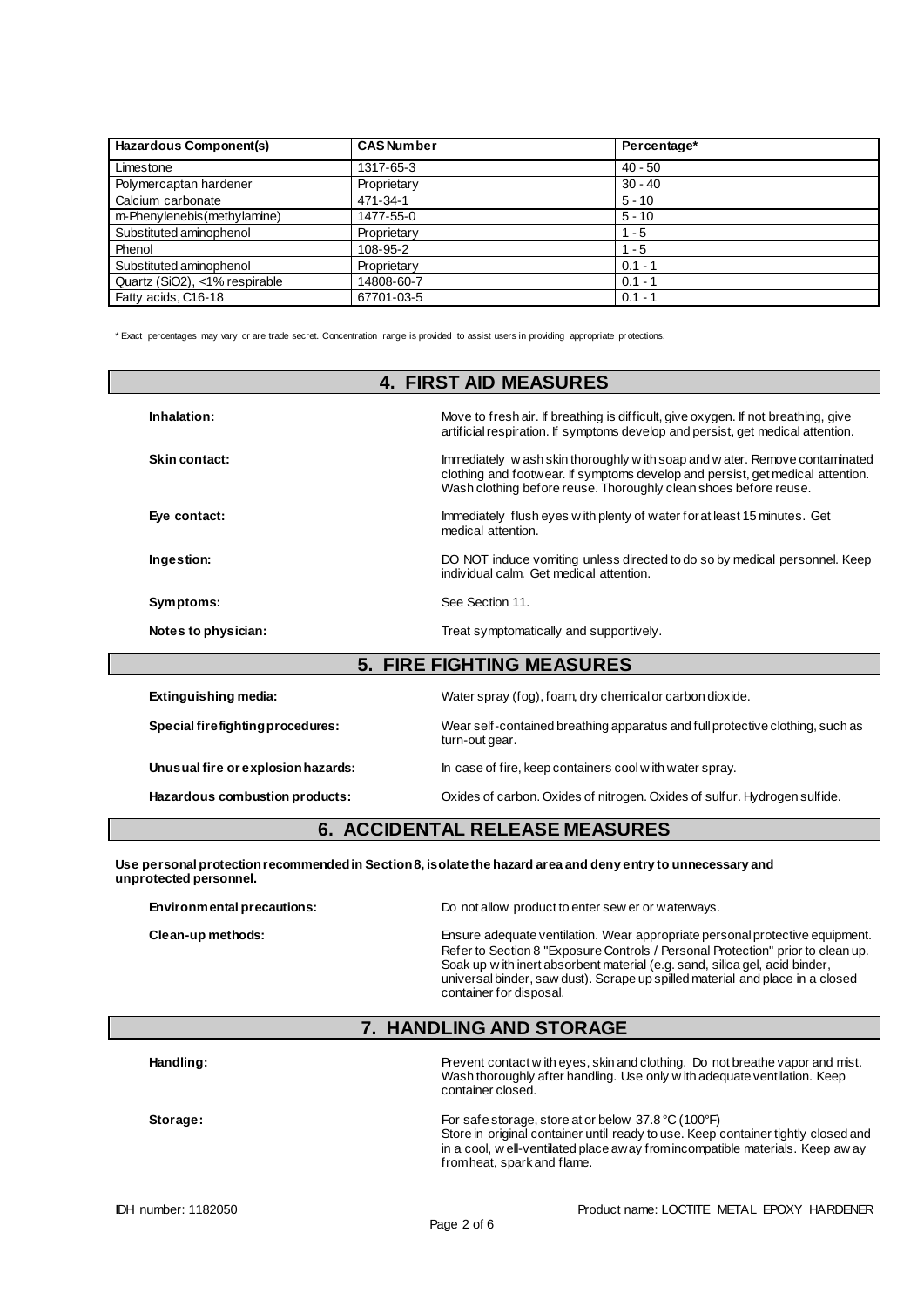### **8. EXPOSURE CONTROLS / PERSONAL PROTECTION**

**Employers should complete an assessment of all workplaces to determine the need for, and selection of, proper exposure controls and protective equipment for each task performed.**

| Hazardous Component(s)        | <b>ACGIHTLV</b>                         | <b>OSHA PEL</b>                                                                                                                                                                                                             | <b>AIHA WEEL</b> | <b>OTHER</b> |
|-------------------------------|-----------------------------------------|-----------------------------------------------------------------------------------------------------------------------------------------------------------------------------------------------------------------------------|------------------|--------------|
| Limestone                     | 10 mg/m3 TWA Total<br>dust.             | 5 mg/m3 PEL<br>Respirable fraction.<br>15 mg/m3 PEL Total<br>dust.                                                                                                                                                          | None             | None         |
| Polymercaptan hardener        | None                                    | None                                                                                                                                                                                                                        | None             | None         |
| Calcium carbonate             | 10 mg/m3 TWA Total<br>dust.             | 5 mg/m3 PEL<br>Respirable fraction.<br>15 mg/m3 PEL Total<br>dust.                                                                                                                                                          | None             | None         |
| m-Phenylenebis (methylamine)  | 0.018 ppm Ceiling<br>(SKIN)             | None                                                                                                                                                                                                                        | None             | None         |
| Substituted aminophenol       | None                                    | None                                                                                                                                                                                                                        | None             | None         |
| Phenol                        | 5 ppm TWA<br>(SKIN)                     | 5 ppm (19 mg/m3)<br>PFL<br>(SKIN)                                                                                                                                                                                           | None             | None         |
| Substituted aminophenol       | None                                    | None                                                                                                                                                                                                                        | None             | None         |
| Quartz (SiO2), <1% respirable | 0.025 mg/m3 TWA<br>Respirable fraction. | 0.05 mg/m3 TWA<br>(Respirable dust.)<br>(Respirable dust.)<br>$0.025$ mg/m $3$<br>OSHA_ACT<br>(Respirable dust.)<br>0.05 mg/m3 PEL<br>Respirable dust.<br>2.4 MPPCF TWA<br>Respirable.<br>$0.1$ mg/m $3$ TWA<br>Respirable. | None             | None         |
| Fatty acids, C16-18           | None                                    | None                                                                                                                                                                                                                        | None             | None         |

**Engineering controls:** Use local ventilation if general ventilation is insufficient to maintain vapor concentration below established exposure limits.

**Respiratory protection:** Use a NIOSH approved air-purifying respirator if the potential to exceed established exposure limits exists.

**Eye/face protection:** Safety goggles or safety glasses with side shields. Full face protection should be used if the potential for splashing or spraying of product exists. Safety show ers and eye wash stations should be available.

**Skin protection:** Use chemical resistant, impermeable clothing including gloves and either an apron or body suit to prevent skin contact.

## **9. PHYSICAL AND CHEMICAL PROPERTIES**

**Liquid** Light Grey **Odor:** Mercaptan

| <b>Physical state:</b>                   | Liquid   |
|------------------------------------------|----------|
| Color:                                   | Light G  |
| Odor:                                    | Mercap   |
| Odor threshold:                          | Not av:  |
| pH:                                      | Not ava  |
| Vapor pressure:                          | Not ava  |
| Boiling point/range:                     | Not ava  |
| Melting point/range:                     | Not ava  |
| Specific gravity:                        | 1.5      |
| Vapor density:                           | Not av   |
| Flash point:                             | > 93 °C  |
| Flam mable/Explosive limits - low er:    | Not av:  |
| Flam mable/Explosive limits - upper:     | Not av:  |
| Autoignition temperature:                | Not av:  |
| Flammability:                            | Not ap   |
| <b>Evaporation rate:</b>                 | Not ava  |
| Solubility in water:                     | Slightly |
| Partition coefficient (n-octanol/water): | Not ava  |
| <b>VOC content:</b>                      | 2.13%    |
| Viscositv:                               | Not ava  |

Not available. Not available. Not available. **Not available.** Not available.<br>1.5 Not available. **Flash point:** > 93 °C (> 199.4 °F) **Flammable/Explosive limits - lower:** Not available. Not available. Not available. **Not applicable** Not available. **Slightly soluble** Not available.<br>2.13 % Not available.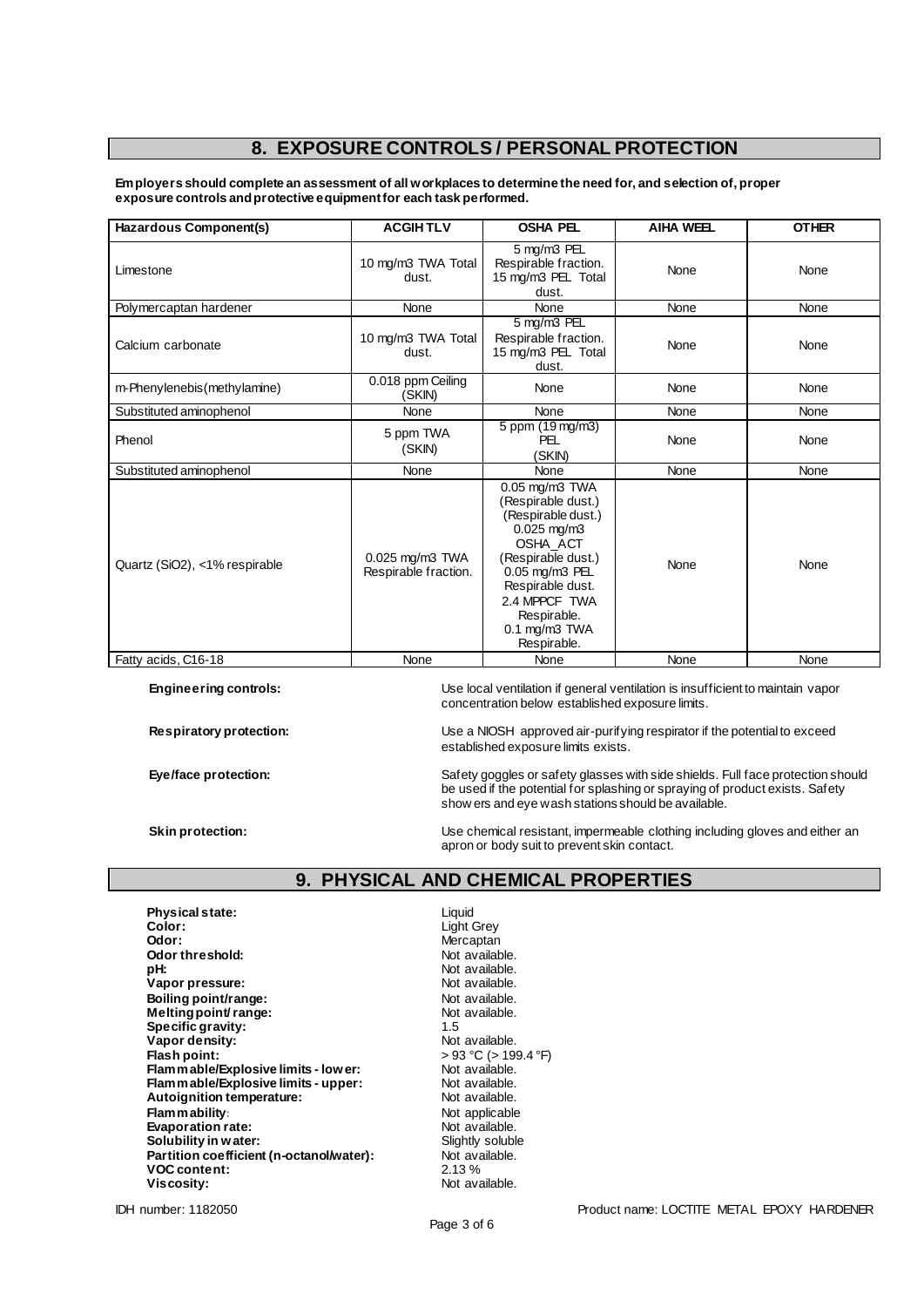#### **Decomposition temperature:** Not available.

|                                      | <b>10. STABILITY AND REACTIVITY</b>                                                                                                                                               |
|--------------------------------------|-----------------------------------------------------------------------------------------------------------------------------------------------------------------------------------|
| Stability:                           | Stable                                                                                                                                                                            |
| Hazardous reactions:                 | None under normal processing.                                                                                                                                                     |
| Hazardous decomposition<br>products: | Oxides of nitrogen. Oxides of carbon. Calcium oxide.                                                                                                                              |
| Incompatible materials:              | Strong acids. Strong oxidizing agents. Strong mineral acids. Reactive metals. Calcium<br>hypochlorite. Sodium hypochlorite. Nitrous acid and other nitrosating agents. Peroxides. |
| Reactivity:                          | Not available.                                                                                                                                                                    |
| Conditions to avoid:                 | Excessive heat. Keep aw ay from heat, ignition sources and incompatible materials.                                                                                                |

### **11. TOXICOLOGICAL INFORMATION**

**Relevant routes of exposure:** Skin, Inhalation, Eyes, Ingestion

**Potential Health Effects/Symptoms**

| Inhalation:          | Mists, vapors or liquid may cause severe irritation or burns.                    |
|----------------------|----------------------------------------------------------------------------------|
| <b>Skin contact:</b> | Causes skin burns. May cause allergic skin reaction.                             |
| Eve contact:         | Causes serious eve damage.                                                       |
| Ingestion:           | May be harmful if sw allowed. May cause burns of mouth and throat if sw allowed. |

| Hazardous Component(s)        | LD50s and LC50s                                                                                                                                                                          | Immediate and Delayed Health Effects                                                                                   |
|-------------------------------|------------------------------------------------------------------------------------------------------------------------------------------------------------------------------------------|------------------------------------------------------------------------------------------------------------------------|
| Limestone                     | None                                                                                                                                                                                     | Nuisance dust                                                                                                          |
| Polymercaptan hardener        | None                                                                                                                                                                                     | No Records                                                                                                             |
| Calcium carbonate             | Oral LD50 (Rat) = $6,450$ mg/kg<br>Oral LD50 (Mouse) = $6,450$ mg/kg                                                                                                                     | Nuisance dust                                                                                                          |
| m-Phenylenebis (methylamine)  | None                                                                                                                                                                                     | Irritant, Liver, Kidney, Corrosive                                                                                     |
| Substituted aminophenol       | None                                                                                                                                                                                     | Irritant, Allergen                                                                                                     |
| Phenol                        | Oral LD50 (Mouse) = $270$ mg/kg<br>Oral LD50 (Rat) = $317 \text{ mg/kg}$<br>Oral LD50 (Rat) = $530$ mg/kg<br>Dermal LD50 (Rat) = $669 \text{ mg/kg}$<br>Dermal LD50 (Rabbit) = 850 mg/kg | Blood, Cardiac, Corrosive, Developmental,<br>Eyes, Irritant, Kidney, Liver, Mutagen,<br>Nervous System, Skin, Vascular |
| Substituted aminophenol       | None                                                                                                                                                                                     | No Records                                                                                                             |
| Quartz (SiO2), <1% respirable | None                                                                                                                                                                                     | Immune system, Lung, Some evidence of<br>carcinogenicity                                                               |
| Fatty acids, C16-18           | None                                                                                                                                                                                     | No Records                                                                                                             |

|                               | <b>NTP Carcinogen</b>            |                        | <b>OSHA Carcinogen</b>   |
|-------------------------------|----------------------------------|------------------------|--------------------------|
| Hazardous Component(s)        |                                  | <b>IARC Carcinogen</b> | (Specifically Regulated) |
| Limestone                     | No.                              | No                     | No.                      |
| Polymercaptan hardener        | No                               | No                     | No                       |
| Calcium carbonate             | No                               | No                     | No                       |
| m-Phenylenebis (methylamine)  | No                               | No                     | No.                      |
| Substituted aminophenol       | No.                              | No                     | No                       |
| Phenol                        | No.                              | No                     | No                       |
| Substituted aminophenol       | No.                              | No                     | No                       |
| Quartz (SiO2), <1% respirable | Known To Be Human<br>Carcinogen. | Group 1                | Yes                      |
| Fatty acids, C16-18           | No.                              | No                     | No                       |

# **12. ECOLOGICAL INFORMATION**

**Ecological information:** Not available.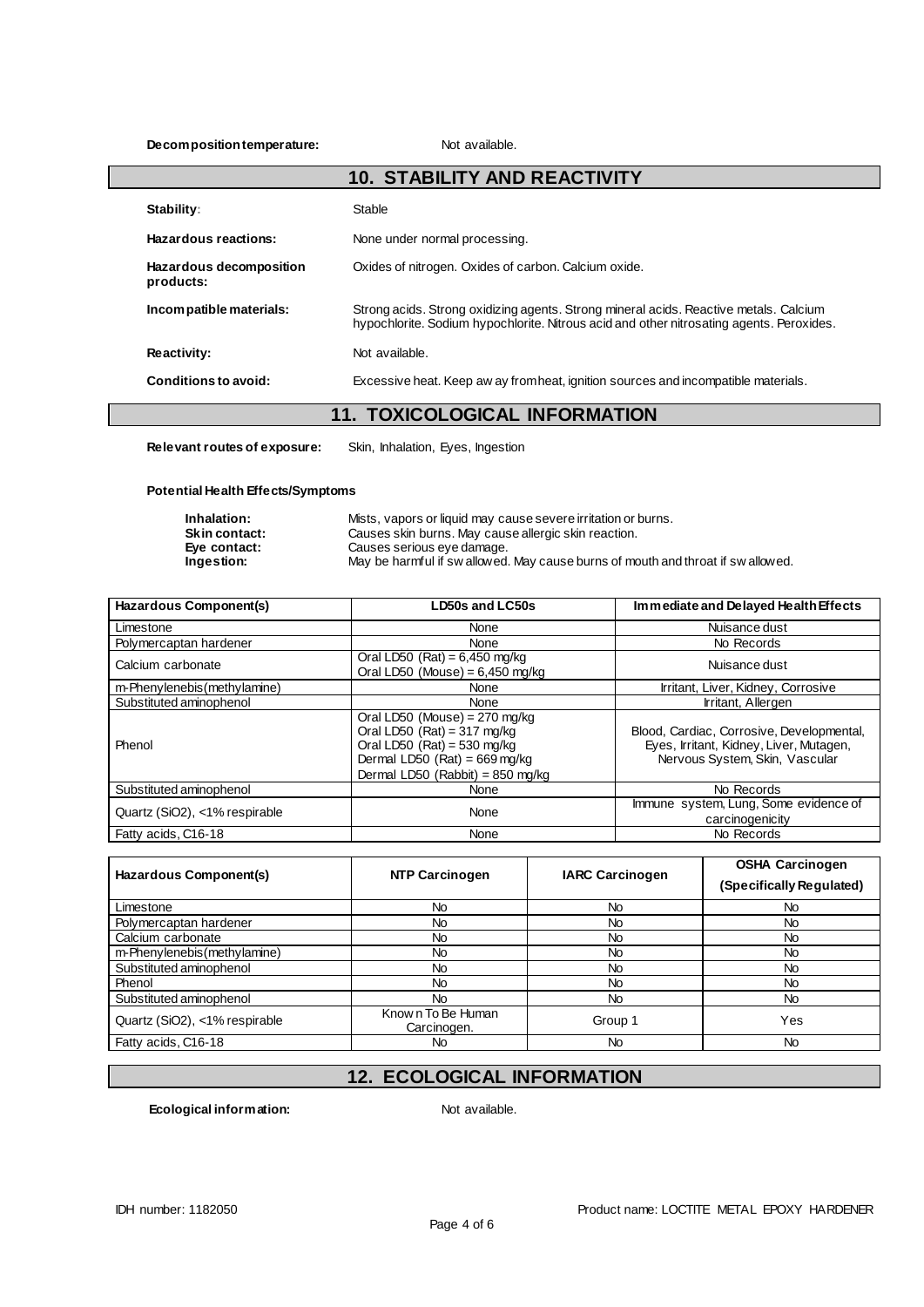### **13. DISPOSAL CONSIDERATIONS**

**Information provided is for unused product only.**

**Recommended method of disposal:** Follow all local, state, federal and provincial regulations for disposal.

**Hazardous waste number:** It is the responsibility of the user to determine if an item is hazardous as defined in the Resource Conservation and Recovery Act (RCRA) at the time of disposal. Product uses, transformations, mixtures, processes, etc., may render the resulting material hazardous, under the criteria of ignitability, corrosivity, reactivity and toxicity characteristics of the Toxicity Characteristics Leaching Procedure (TCLP) 40 CFR 261.20-24.

#### **14. TRANSPORT INFORMATION**

**The transport information provided in this section only applies to the material/formulation itself, and is not specific to any package/configuration. U.S. Department of Transportation Ground (49 CFR)**

| Propershipping name:                         | Amines, liquid, corrosive, n.o.s. (m-Xylylenediamine, 2,4,6-Tris(dimethyl amino<br>methyl) phenole) |
|----------------------------------------------|-----------------------------------------------------------------------------------------------------|
| Hazard class or division:                    | 8                                                                                                   |
| Identification number:                       | UN 2735                                                                                             |
| Packing group:                               | II                                                                                                  |
| International Air Transportation (ICAO/IATA) |                                                                                                     |
| Propershipping name:                         | Amines, liquid, corrosive, n.o.s. (m-Xylylenediamine, 2,4,6-Tris(dimethyl amino<br>methyl) phenole) |
| Hazard class or division:                    | 8                                                                                                   |
| Identification number:                       | UN 2735                                                                                             |
| Packing group:                               | Ш                                                                                                   |
| <b>Water Transportation (IMO/IMDG)</b>       |                                                                                                     |
| Proper shipping name:                        | AMINES, LIQUID, CORROSIVE, N.O.S. (m-Xylylenediamine, 2,4,6-Tris(dimethyl<br>amino methyl) phenole) |
| Hazard class or division:                    | 8                                                                                                   |
| Identification number:                       | UN 2735                                                                                             |
| Packing group:                               | Ш                                                                                                   |
|                                              |                                                                                                     |

## **15. REGULATORY INFORMATION**

#### **United States Regulatory Information**

| <b>TSCA 8 (b) Inventory Status:</b>                                                                           | All components are listed as active or are exempt from listing on the Toxic Substances<br>Control Act (TSCA) inventory.                                                                                                                                                                |
|---------------------------------------------------------------------------------------------------------------|----------------------------------------------------------------------------------------------------------------------------------------------------------------------------------------------------------------------------------------------------------------------------------------|
| TSCA 12 (b) Export Notification:                                                                              | None above reporting de minimis                                                                                                                                                                                                                                                        |
| <b>CERCLA/SARA Section 302 EHS:</b><br><b>CERCLA/SARA Section 311/312:</b><br><b>CERCLA/SARA Section 313:</b> | Phenol (CAS# 108-95-2).<br>Immediate Health, Delayed Health<br>This product contains the follow ing toxic chemicals subject to the reporting requirements of<br>section 313 of the Emergency Planning and Community Right-To-Know Act of 1986 (40<br>CFR 372). Phenol (CAS# 108-95-2). |
| California Proposition 65:                                                                                    | This product contains a chemical know n in the State of California to cause cancer.                                                                                                                                                                                                    |
| Canada Regulatory Information                                                                                 |                                                                                                                                                                                                                                                                                        |
| <b>CEPA DSL/NDSL Status:</b>                                                                                  | All components are listed on or are exempt from listing on the Canadian Domestic<br>Substances List.                                                                                                                                                                                   |

#### **16. OTHER INFORMATION**

**This safety data sheet contains changes from the previous version in sections:** This Safety Data Sheet contains changes from the previous version in Section(s): 3, 15

| Prepared by: | Product Safety and Regulatory Affairs |
|--------------|---------------------------------------|
| Issue date:  | 08/10/2020                            |